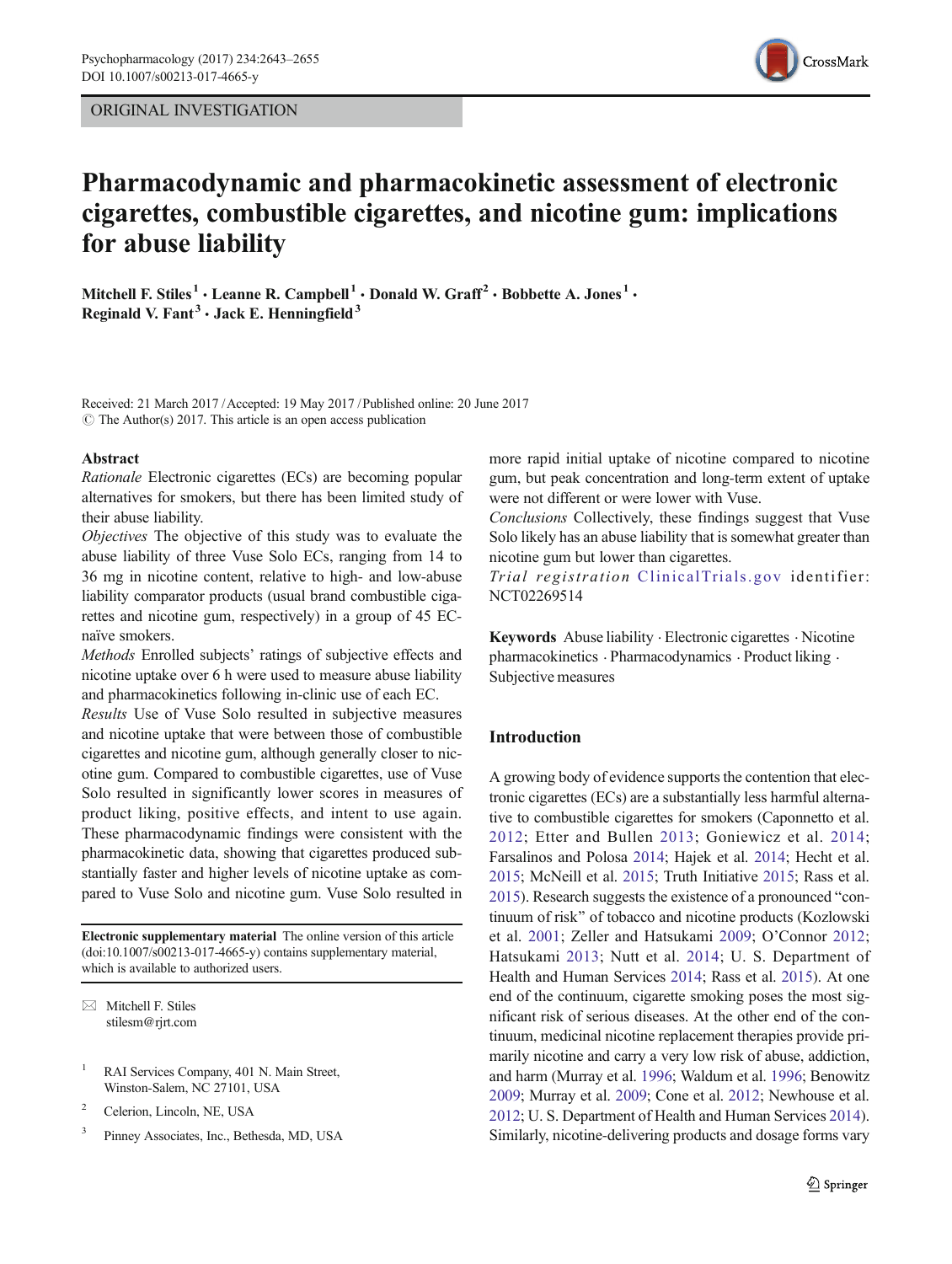widely in their abuse liability or dependence potential, just as do products and dosage forms that contain other substances with a potential for abuse and dependence (Fagerström and Eissenberg [2012;](#page-10-0) Grudzinskas et al. [2006](#page-11-0); Henningfield and Keenan [1993;](#page-11-0) US DHHS [2010](#page-12-0); FDA [2010](#page-11-0), [2015](#page-11-0), [2017\)](#page-11-0).

Between these two extremes are products that do not burn or contain tobacco, including ECs. ECs do not burn tobacco and operate at far lower temperatures than occur in the burning cigarette. Further, the chemistry of the EC aerosol has been well characterized in several laboratories as containing far fewer known toxicants, and those that have been measured are generally at far lower levels than are typical of cigarette smoke (Caponnetto et al. [2012;](#page-10-0) Etter and Bullen [2013](#page-10-0); Goniewicz et al. [2014](#page-11-0); Farsalinos and Polosa [2014](#page-10-0); Hajek et al. [2014](#page-11-0); Hecht et al. [2015](#page-11-0)). Thus, the consumer is exposed to far fewer toxicants and this has been widely predicted to carry much lower overall risks of disease, a conclusion advanced by Public Health England (McNeill et al. [2015](#page-11-0)), The Truth Initiative [\(2015](#page-12-0)), and other organizations and experts (Abrams and Niaura [2015](#page-10-0); US DHHS [2014\)](#page-12-0). Similarly, epidemiological evidence and preliminary clinical research suggest that ECs carry a lower risk of abuse than combustible cigarettes (Truth Initiative [2015](#page-12-0); Vansickel et al. [2010](#page-12-0); Vansickel et al. [2012b](#page-12-0); Rass et al. [2015\)](#page-11-0).

The Family Smoking Prevention and Tobacco Control Act of [2009](#page-10-0) requires the FDA to consider the public health impact in the evaluation of new tobacco products, modified risk tobacco products, and in setting product standards for tobacco products. Public health concerns include the risk that the product will increase initiation, foster dependence, or interfere with cessation (US DHHS [2010;](#page-11-0) US DHHS [2012](#page-12-0); The Family Smoking Prevention and Tobacco Control Act [2009\)](#page-10-0). Assessment of abuse liability can help to address these concerns. Abuse liability has been defined as "the likelihood that individuals will engage in persistent and problematic use" of a drug and "the likelihood that individuals will experience undesirable consequences as a result of its use^ (Carter et al. [2009](#page-10-0); Calderon and Klein [2014\)](#page-10-0). Abuse liability assessment is required by FDA for most drugs that affect the central nervous system (CNS) or are chemically or pharmacologically similar to drugs with known abuse potential as a component of FDA's assessment of product safety and benefits and labeling (Calderon and Klein [2014](#page-10-0); FDA [2010,](#page-11-0) [2017;](#page-11-0) The Expert Panel [2003;](#page-12-0) Schuster et al. [2003](#page-11-0)). For most areas of medicinal development involving CNS-acting drugs, the target product profile includes abuse liability that is so low as to avoid the need for labeling and warnings, or a requirement for Controlled Substance Act scheduling. However, for products developed to substitute for substances of abuse and/or assist in treatment of substance use disorders (e.g., buprenorphine), some level of abuse potential may be desirable to maintain compliance and support substitution in place of the substance of greater abuse potential and concern with greater potential

for harm (Jones [2004;](#page-11-0) National Institute on Drug Abuse [2012;](#page-11-0) Substance Abuse and Mental Health Services Administration [2016](#page-12-0)).

Of all nicotine delivery products, cigarettes are considered to carry the highest adverse health effects and abuse liability or "addiction potential" due to their exceptionally rapid and efficient potential for nicotine absorption and transfer to the brain, as well as other substances in the smoke that may contribute to abuse liability (Royal College of Physicians of London [2000;](#page-11-0) US DHHS [2010;](#page-11-0) US DHHS [2014](#page-12-0)). We might also consider a continuum of dependence or abuse liability, with the same high and low anchors (combustible cigarettes and nicotine replacement therapies, respectively) as the risk continuum (Fagerström and Eissenberg [2012](#page-10-0)). Thus, the 2014 Surgeon General's report and various tobacco control experts have concluded that alternative nicotine delivery products may be useful and appropriate to benefit public health by delivering sufficient nicotine, and with sufficient appeal and abuse potential, to be adopted by current smokers in place of combustible cigarettes (Abrams [2014](#page-10-0); Hatsukami [2013](#page-11-0); Shihadeh and Eissenberg [2015](#page-12-0); Warner et al. [1997;](#page-12-0) Zeller [2013;](#page-12-0) Niaura [2016\)](#page-11-0).

The current study was performed to examine elements of the abuse liability of three Vuse Solo ECs relative to high and low abuse liability comparator products (combustible cigarettes and nicotine gum, respectively) in current smokers. Elements of abuse liability assessed included a number of subjective measures and physiological effects, along with measures of the speed and amount of nicotine uptake following a single use of each study product.

# Materials and methods

# Subjects

Eligibility criteria were assessed during a screening process to ensure that subjects were in generally good health, satisfied all requirements for inclusion, and met none of the requirements for exclusion. General health evaluations included a standard physical and oral examination (including vital signs and an electrocardiogram), medical history (including concomitant medications), and clinical laboratory assessments (chemistry, hematology, urinalysis, virology, drug, and alcohol screening). Subjects were required to be 21 to 60 years of age, smoke 10 or more non-menthol 83 mm (king size) to 100 mm combustible filtered cigarettes per day for at least 6 months, and typically smoke their first cigarette of the day within 30 min of waking. Smoking behavior was self-reported during screening and subjects were required to have an expired breath carbon monoxide level  $\geq 15$  ppm to continue. An attempt was made to enroll an approximate balance of males and females. Primary exclusion criteria included any clinically significant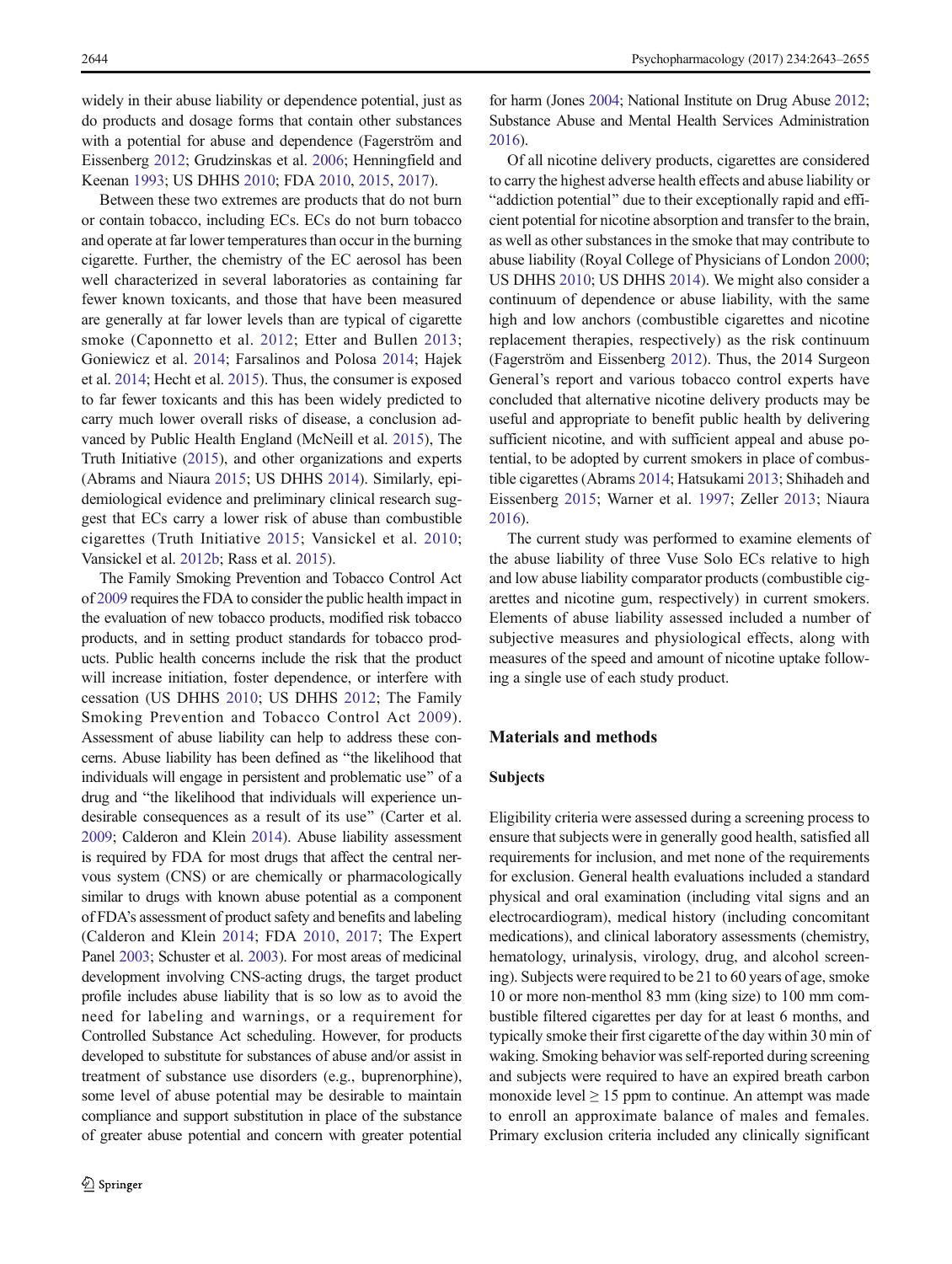medical condition that would preclude the subject from participating in the study, postponement of a smoking quit attempt to participate in the study, use of any smoking cessation product within 30 days of screening, use of any tobacco or nicotine-containing product (including ECs) other than combustible cigarettes within 30 days of screening, and females who were pregnant or lactating.

# Investigational products

Three, non-menthol, commercially available brand styles of Vuse Solo were evaluated in this study, containing either 14, 29, or 36 mg of nicotine. Vuse Solo ECs are composed of a battery, heating element, microchips, sensor, and a cartridge containing propylene glycol, glycerin, nicotine, flavorings, and water. The three ECs were presented without brand style information and were visually indistinguishable by subjects.

Usual brand cigarettes (any combustible, filtered, nonmenthol brand style, 83 mm [king size] to 100 mm in length) and Nicorette® White Ice Mint nicotine polacrilex gum, 4 mg (GlaxoSmithKline Consumer Healthcare, L.P.) were chosen as high and low abuse liability comparator products, respectively, to assess the relative abuse liability of Vuse Solo (Stitzer and de Wit [1998](#page-12-0); West et al. [2000;](#page-12-0) Houstsmuller et al. [2002](#page-11-0); Johnson and Bickel [2003](#page-11-0); Johnson et al. [2004\)](#page-11-0). Positive and negative controls are discussed in the 2010 Assessment of Abuse Potential of Drugs (FDA [2010,](#page-11-0) [2017\)](#page-11-0) guidance when designing studies to evaluate abuse liability. In this study, the high comparator product (i.e., combustible cigarette) and low comparator product (i.e., nicotine gum) are basically equivalent to the positive and negative control, respectively, and are therefore consistent with FDA guidance in the assessment of Vuse Solo. The three Vuse Solo ECs and nicotine gum were provided at no cost to subjects, while subjects provided their own usual brand cigarettes throughout the study.

## Study design

This was a randomized, open-label, cross-over study [\(ClinicalTrials.gov](http://clinicaltrials.gov) identifier: NCT02269514) completed at a single research center (Celerion, Lincoln, NE). The study was reviewed and approved by Chesapeake Institutional Review Board (Columbia, MD) and was conducted in accordance with the ethical standards in the Declaration of Helsinki and applicable sections of the United States Code of Federal Regulations and ICH E6 Good Clinical Practices. Study candidates were recruited using standard advertising methods (print, radio, television) and from an existing database of individuals who had previously participated, or who previously expressed interest in participating, in a clinical study. Informed consent was obtained from all potential subjects prior to initiation of any study events.

#### General methods

#### Ambulatory periods

Eligible subjects who successfully passed all screening requirements were enrolled into the study and randomized to a product use sequence. A 7-day ambulatory ("home use") trial of each investigational product (including a week of using only usual brand cigarette) preceded each of five test visits to allow subjects to become accustomed to using the new products. Instructions for product use (Vuse ECs and nicotine gum) were provided by study staff upon dispensation for the at-home trial periods. Specific instructions relevant to use of Vuse Solo ECs (e.g., changing spent cartridges, recharging the battery, meaning of LED indicator lights) were demonstrated and/or communicated to subjects. Product use during the ambulatory periods was non-exclusive, as subjects were allowed to smoke their usual brand cigarettes throughout the study. Product use was tracked daily using an electronic diary, with subjects documenting the number of usual brand cigarettes smoked and the number of "uses" of Vuse Solo or nicotine gum per day (data not presented). One "use" of Vuse Solo or nicotine gum was defined as approximately 10 to 30 min of ad libitum use, respectively, to approximate use in test visits.

Subjects were instructed to use the assigned investigational product at least once per day for 6 of the 7 days prior to each test visit; subjects were not to use the dispensed investigational products on the day immediately prior to the test visit. Use of usual brand cigarettes during each day of the at-home trial was allowed regardless of the investigational product assignment. Subjects were to abstain from all tobacco and nicotine products for at least 12 h prior to each test visit to minimize the impact that residual nicotine concentrations might have on baseline subjective and physiological measurements.

# Test visits

Subjects reported to the clinic on the morning of each test visit and were initially assessed for continued eligibility and compliance with the required 12-h smoking abstention. Subjects with an expired carbon monoxide value >12 ppm were not eligible to participate in the clinical procedures on that day but were allowed to reschedule one test visit for this reason. Inclinic product use, all ad libitum, consisted of up to 10 min use of Vuse Solo or smoking of one cigarette, or up to 30 min using nicotine gum according to the package instructions (i.e., "park and chew" method). Serial blood sampling, questionnaires, and physiological measurements were completed at the specified time points relative to the start of product use (see Supplementary Table 1).

Individual Vuse Solo cartridge weights, before (initial weight) and after (final weight) in-clinic use, were recorded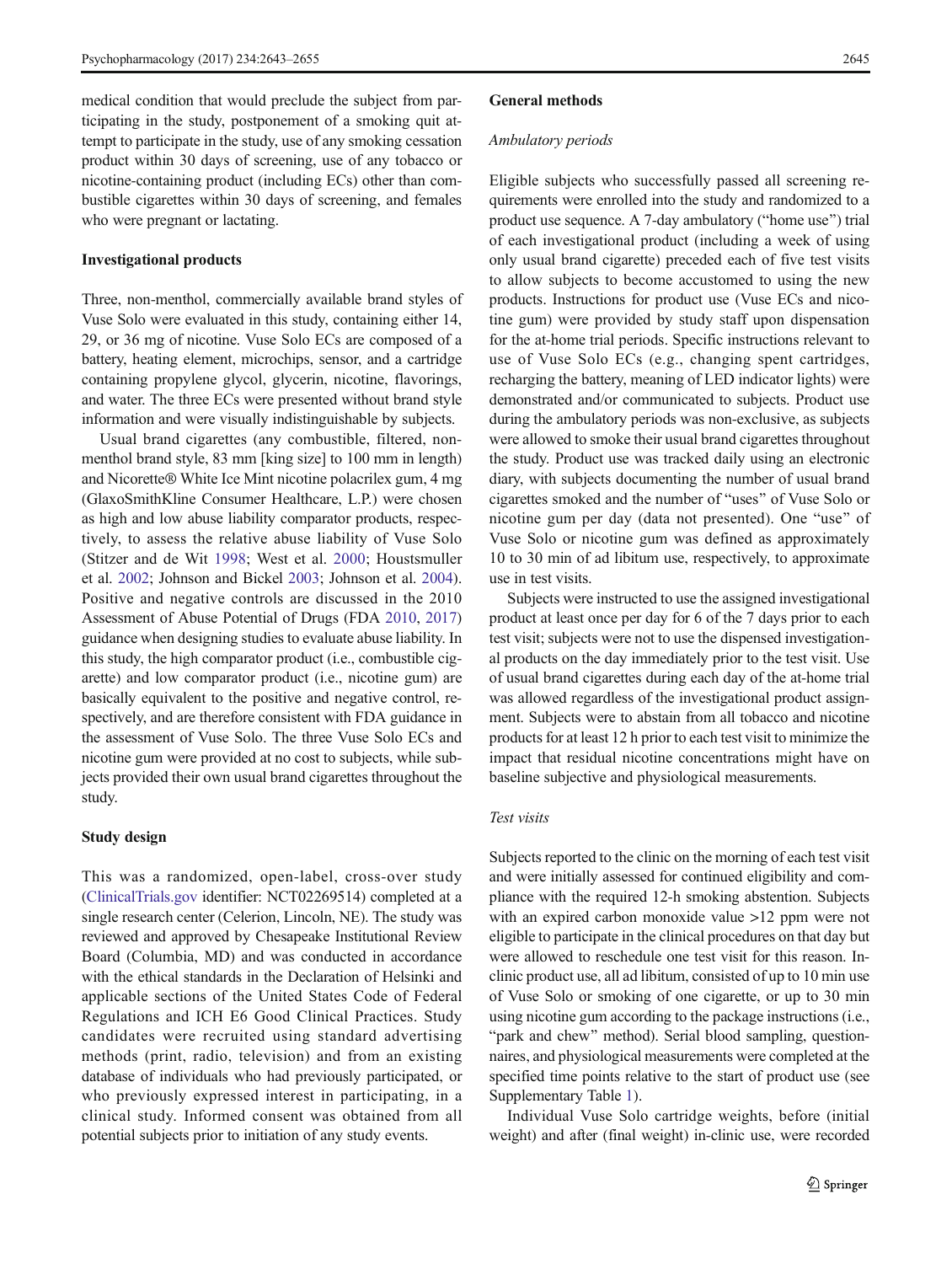to assess the amount of product use. In-clinic use of each of the three types of products occurred in separate sections of the clinic to minimize any potential effects of environmental aerosol or tobacco smoke or other sensory cues on subjective effects assessments. Subjects underwent End-of-Study procedures at test visit 5 (or early termination), including a symptom-driven physical examination, a brief oral examination, and collection of blood and urine samples for clinical laboratory tests.

#### Subjective measures

Five different questionnaires were administered to assess subjective endpoints: Product Liking, Intent to Use Product Again, Product Effects, Urge to Smoke, and Urge for Product. The questionnaires were completed by the subjects using a tablet device (CRFHealth, Hammersmith, UK). The Product Liking ("How much did you like your [usual brand cigarette, electronic cigarette, nicotine gum]?^), Urge to Smoke ("How strong is your current urge to smoke your usual brand cigarette?"), and Urge for Product ("How strong is your current urge to [use your electronic cigarette/chew nicotine gum]?^) questionnaires were administered as 10-point numeric rating scales with "Did not like at all" or "No urge" as the left anchor and "Liked Extremely" or "Extremely Strong Urge" as the right anchor. The Intent to Use Product Again questionnaire ("I would choose/intend to use [my usual brand cigarette, my electronic cigarette, nicotine gum] again^) was administered as a 7-point vertical numeric scale ranging from "Strongly disagree" at the bottom (followed by "Disagree," "Slightly disagree," "Neither agree nor disagree," "Slightly agree," "Agree") to "Strongly agree" at the top.

The Product Effects questionnaire was designed to assess positive and negative effects of product use in a step fashion based on previous response. The first question was administered in Yes/No format: "Do you feel any positive or negative effects of the product right now? This could include any type of effect including physical, mental, or other effects." If the question was answered in the affirmative, a 5-point scale was used to assess whether the effects were perceived as positive, negative, or both. Any presence of positive or negative effects led to evaluation of the overall effects on a 10-point numeric rating scale ("Overall, how much do you like [or dislike] the positive [or negative] effects you are feeling now?", anchored with "Like a little/Dislike a little" and "Like very much/Dislike very much"). Subjects were also asked to identify specific positive and negative effects from a list of the effects felt at the time (e.g., calm, able to concentrate, headache, nausea, cough).

### Nicotine pharmacokinetics

A series of timed blood samples was collected for measurement of nicotine concentration to assess uptake from product

use. Eighteen samples were drawn via single venous samplings in each of the five test visits (see Supplementary Table 1). Collection times were −5, −0.5, 3, 5, 7.5, 10, 15, 20, 30, 45, 60, 90, 120, 150, 180, 240, 300, and 360 min relative to the subject starting use of product.

## Physiological measures

Physiological measures included pulse rate, systolic and diastolic blood pressure, and expired carbon monoxide. Baseline cotinine concentrations were also measured to assess whether subjects substantially changed their nicotine uptake during the study. Safety and tolerability were evaluated based on data collected from physical and oral examinations, clinical laboratory tests, vital sign measurements, electrocardiograms, and adverse events.

## Statistical analyses

Based on existing knowledge and the requirements of the randomization method (i.e., Williams Design), the target number for completion was 40 subjects in order to have 80% power for detecting the hypothesized differences between Vuse Solo and the usual brand cigarette. The hypothesized differences were an effect size of 0.8 for the subjective measurements (assuming a correlation of 0.6, which is equivalent to a mean difference of 0.8 and a standard deviation of 1.0) and  $\pm 20\%$  for the pharmacokinetic (PK) endpoints. Statistical significance is indicated for  $p$  values below 0.05.

Data management and statistical analyses were performed by Celerion (Lincoln, NE). Phoenix® WinNonlin® Version 6.3 (Pharsight, Princeton, NJ) was used to calculate noncompartmental PK and subjective measure response parameters. Statistical summarizations and comparisons were calculated using SAS® Version 9.3 (SAS, Cary, NC).

A mixed-effect model analysis of variance (ANOVA) was used to compare the following: subjects' product liking peak effect  $(E_{\text{max}})$  and area under the effect curve  $(AUEC)_{15-360}$ ; intent to use product again  $E_{\text{max}}$ ; (liking of) positive effects  $E_{\text{max}}$ ; and (disliking of) negative effects  $E_{\text{max}}$ . Sequence, period, and product were included as fixed effects, and subjectnested-within-sequence was included as a random effect. All parameters were analyzed on the original scale. Additionally, for positive effects liking and negative effects disliking, a value of zero was assigned to any time points for which subjects responded as not feeling those effects on the initial Yes/No question (any positive or negative effects). A mixed-effect model analysis of covariance (ANCOVA) was used to compare urge to smoke  $AUC_{0-15}$ ,  $AUC_{0-360}$ ,  $E_{\text{min}}$ , and  $T_{\text{min}}$ ; and urge for product Emax between each Vuse Solo EC and the usual brand cigarette and nicotine gum. Sequence, period, product, and the baseline score were included as fixed effects, and subject-nested-within-sequence was included as a random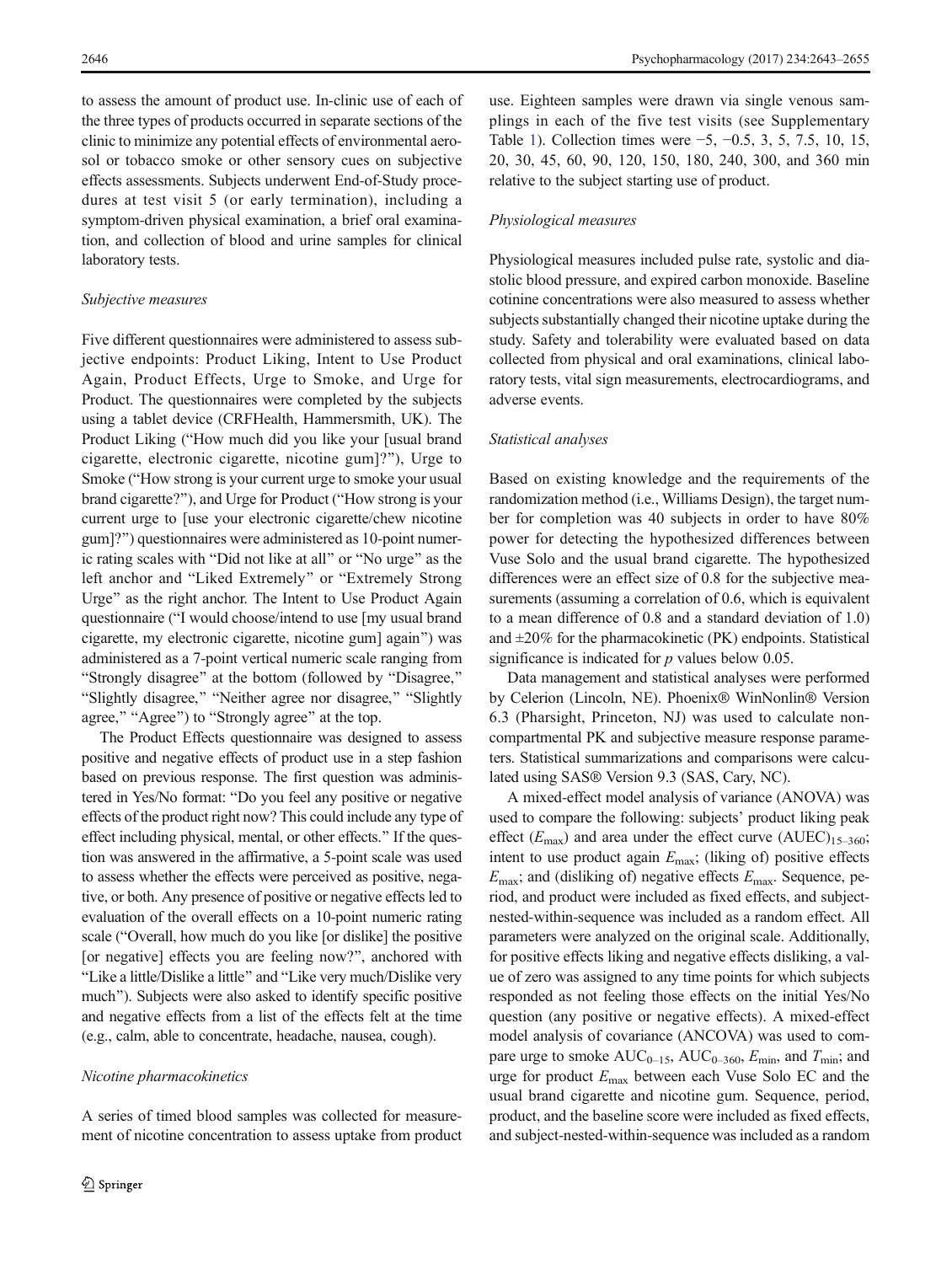effect. All parameters were analyzed on the original scale. Since the Urge for Product questionnaire was not administered during usual brand cigarette use, the data collected from the Urge to Smoke questionnaire from the cigarette condition was compared to the Urge for Product data. The comparisons of interest were each of the Vuse Solo ECs to the respective comparator products; the three Vuse Solo ECs were not compared to one another.

Measured nicotine concentrations below the limit of quantitation (0.200 ng/ml) were set to one-half of the lower limit of quantitation for data summarization, statistical analysis, and calculation of the PK parameters. Concentrations measured from the post-baseline time points were adjusted for the concentration of nicotine in the blood at time 0 (i.e., the start of product use). Exponential decay expressed in terms of nicotine half-life was used, and the adjusted concentration was calculated as described by others (Shiffman et al. [2009](#page-12-0); Benowitz et al. [2006](#page-10-0)). Any resulting negative concentration values following the baseline adjustment were set to 0.

A mixed-effect model analysis of variance (ANOVA) was used to compare the plasma nicotine PK parameters between each Vuse Solo EC and the usual brand cigarette and nicotine gum comparators. No comparisons were made among the three Vuse Solo ECs. Sequence, period, and product were included as fixed effects, and subject-nested-within sequence was included as a random effect. The AUC and  $C_{\text{max}}$  PK parameters were analyzed on the natural log scale, while  $T_{\text{max}}$  was analyzed on the original scale. Ratios and 90% confidence intervals for the ratios were calculated for the AUC and Cmax parameters. A significant difference between two products was concluded if the true geometric mean ratios of AUC<sub>nic 0–360</sub> or  $C_{\text{max}}$  for nicotine were less than 0.8 or greater than 1.25.

A mixed-effect model ANOVA was used to compare the maximum absolute change in physiological measures (i.e., pulse rate and systolic and diastolic blood pressures) between the high and low abuse liability comparators and each Vuse Solo. No comparisons were made among the three Vuse Solo ECs. Sequence, period, and IP were included as fixed effects, and subject-nested-within-sequence was included as a random effect. The change in expired carbon monoxide measurements from baseline was calculated per subject, and a paired *t*-test was performed to determine if the change value was significant.

# Results

#### Subjects

One hundred twenty-one subjects took part in the screening procedures, 59 subjects were randomized, and 45 subjects completed all five test visits. Fourteen subjects were

withdrawn from the study, including one subject who was discontinued due to adverse events (judged to be unrelated to study product), eight subjects who were discontinued due to protocol deviations, and five subjects who withdrew consent for study participation. Demographic data are shown in Table 1. A total of 30 different usual brand cigarette brand styles were reported as currently being smoked at the time of screening. Nearly half of the subjects reported smoking the four most common usual brand cigarette styles: Marlboro Red  $(n = 8, 14\%)$ , Marlboro Gold  $(n = 8, 14\%)$ , Pall Mall Red  $(n = 6, 10\%)$ , and Camel Blue  $(n = 5, 9\%)$ . Other brand styles were smoked by four or fewer  $(\leq 7\%)$  subjects each. No subject reported regular use of ECs prior to entering the study.

#### Subjective measures

As illustrated in Table [2,](#page-5-0) the mean maximum scores  $(E_{\text{max}})$  on the Product Liking questionnaire were substantially lower for the three Vuse Solo ECs (LS [least square] mean  $E_{\text{max}}$  scores ranging from 4.13 to 4.57) compared to the cigarette condition (LS mean  $E_{\text{max}} = 9.06$ ,  $p < 0.001$  for all), and somewhat higher than nicotine gum (LS mean  $E_{\text{max}} = 3.21$ ,  $p < 0.05$ for all). A similar pattern was seen with the Intent to Use Again questionnaire. The mean  $E_{\text{max}}$  intent to use again scores were substantially lower for the three Vuse Solo ECs (LS mean  $E_{\text{max}}$  scores ranging from 4.07 to 4.75) compared to the cigarette condition (LS mean  $E_{\text{max}} = 6.81, p < 0.001$  for

Table 1 Demographic summary

| Sex, $n(\%)$                                  |          |
|-----------------------------------------------|----------|
| Female                                        | 25(42%)  |
| Male                                          | 34 (58%) |
| Race, $n$ (%)                                 |          |
| Asian                                         | $1(2\%)$ |
| White                                         | 56 (95%) |
| White, American Indian/Alaska Native          | 2(3%)    |
| Ethnicity                                     |          |
| Hispanic or Latino                            | 3(5%)    |
| Not Hispanic or Latino                        | 56 (95%) |
| Age, years                                    |          |
| Mean                                          | 39.7     |
| SD                                            | 11.15    |
| Body mass index, $kg/m2$                      |          |
| Mean                                          | 27.1     |
| SD                                            | 4.60     |
| Cigarettes per day                            |          |
| Mean                                          | 20.6     |
| SD                                            | 6.34     |
| Fagerström Test for Nicotine Dependence score |          |
| Mean                                          | 5.8      |
| SD                                            | 1.29     |
|                                               |          |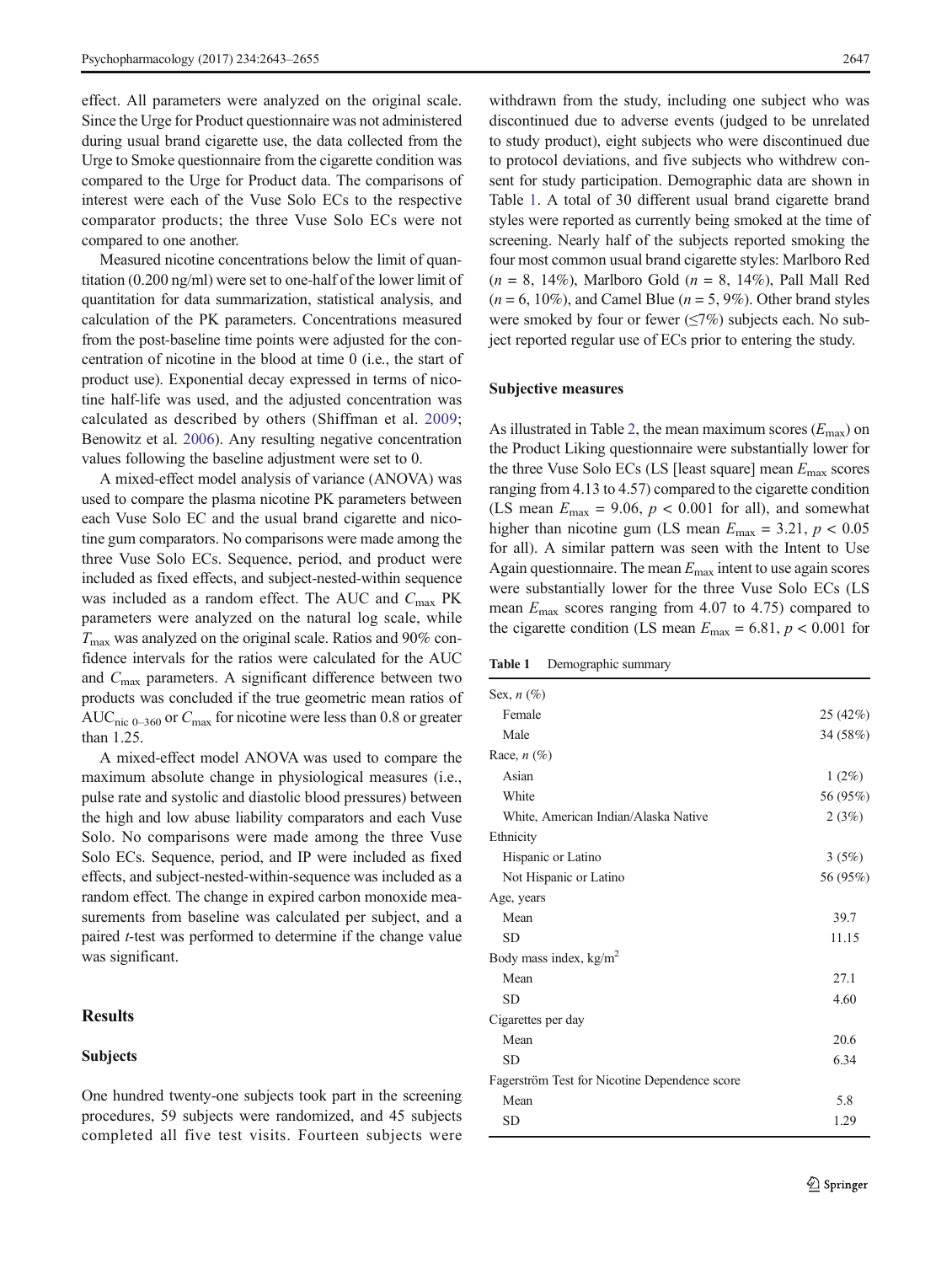# <span id="page-5-0"></span>Table 2 LS means of subjective measures

|                                                         | LS means        |                          |                       |                       |              |  |
|---------------------------------------------------------|-----------------|--------------------------|-----------------------|-----------------------|--------------|--|
| Parameter                                               | Vuse Solo 14 mg | Vuse Solo 29 mg          | Vuse Solo 36 mg       | Usual brand cigarette | Nicotine gum |  |
| Product Liking $(AUEC_{15-360})$                        | $1396.68**$     | $1430.66$ * <sup>*</sup> | $1190.01**$           | 3116.52               | 799.38       |  |
| $E_{\rm max}$                                           | $4.36^{*+1}$    | $4.57*$ <sup>†</sup>     | $4.13**$ <sup>†</sup> | 9.06                  | 3.21         |  |
| Intent to Use Again ( $AUEC_{15-360}$ )                 | $1619.43**$     | $1635.82**$              | $1400.99**$           | 2369.30               | 1091.84      |  |
| $E_{\rm max}$                                           | $4.71**$        | $4.75**$                 | $4.07**$              | 6.81                  | 3.29         |  |
| Liking of Positive Effects (AUEC <sub>15-360</sub> )    | 727.42          | 800.57*                  | 673.67                | 889.74                | 444.17       |  |
| $E_{\rm max}$                                           | $6.71**$        | $6.51**$ <sup>†</sup>    | 5.99*                 | 8.31                  | 5.47         |  |
| Disliking of Negative Effects (AUEC <sub>15-360</sub> ) | 502.66          | 827.41                   | 740.85                | 423.38                | 422.14       |  |
| $E_{\rm max}$                                           | 6.03            | 6.41                     | 6.67                  | 5.80                  | 6.28         |  |

\*Significantly different from usual brand cigarette;  $p < 0.05$ 

<sup>†</sup> Significantly different from nicotine gum;  $p < 0.05$ 

all), and higher than nicotine gum (LS mean  $E_{\text{max}} = 3.29$ ,  $p < 0.006$  for all). A similar pattern was also shown for the Liking for Positive Effects measure. Among subjects who reported positive effects, mean  $E_{\text{max}}$  liking for positive effects scores were substantially lower for the three Vuse Solo ECs (LS mean  $E_{\text{max}}$  scores ranging from 5.99 to 6.71) compared to the cigarette condition (LS mean  $E_{\text{max}} = 8.31, p < 0.001$  for all). Only the 14 and 29 mg Vuse Solo ECs were rated higher than nicotine gum (LS mean  $E_{\text{max}} = 5.47$ ,  $p < 0.05$  for both); the 36 mg Vuse Solo EC was not rated as significantly different from nicotine gum. Among those subjects who reported negative effects, there were no significant differences between any of the products on disliking for negative effects. Table 2 provides a summary of LS means for subjective measures. On the Urge for Product measure (only asked after use of Vuse Solo and nicotine gum), subject scores were higher with the three Vuse Solo ECs (LS mean  $E_{\text{max}}$  scores ranging from 4.15 to 4.58) compared to nicotine gum (LS mean  $E_{\text{max}} = 2.98$ ,  $p < 0.005$  for all).

# Urge to smoke

As illustrated in Fig. [1](#page-6-0), within the first 15 min following start of product use, Urge to Smoke scores were lower with smoking (LS mean  $AUEC_{0-15} = 60.52$ ) compared to Vuse Solo ECs (LS mean  $AUEC_{0-15}$  ranged from 94.52 to 104.38,  $p < 0.0001$  for all). Urge to Smoke scores with nicotine gum (LS mean  $AUEC_{0-15} = 107.35$ ) were significantly higher than Vuse Solo 14 mg (p < 0.05) and Vuse Solo 29 mg  $(p < 0.01)$ , but not different from Vuse Solo 36 mg. Across the entire 6-h session, Urge to Smoke scores were lower with smoking (LS mean  $AUEC_{0-360} = 2290.86$ ) compared to Vuse Solo ECs (LS mean  $AUEC_{0-360}$  ranged from 2715.24 to 2823.38,  $p < 0.0001$  for all). Urge to Smoke scores with nicotine gum (LS mean  $AUEC_{0-360} = 2773.64$ ) were not significantly different from any of the Vuse Solo ECs.

The time taken to reach the minimum urge to smoke  $(T_{\text{min}})$ was not significantly different between the three Vuse Solo ECs (LS mean  $T_{\text{min}}$  ranged from 17.95 to 24.73 min) and cigarettes (13.78 min). The  $T_{\text{min}}$  was reached significantly faster with use of the Vuse Solo 14 mg (LS mean  $T_{\text{min}}$  = 20.73 min) and Vuse Solo 29 mg (17.95 min) compared to nicotine gum  $(34.69 \text{ min}) (p < 0.05 \text{ for both})$ , but the  $T_{\text{min}}$  was not different between Vuse Solo 36 mg (24.73 min) and nicotine gum.

#### Nicotine pharmacokinetics

Figure [2](#page-7-0) illustrates the plasma nicotine curves for the study products. After 1 h, blood levels gradually declined to near convergence at about 2 ng/ml by 6 h. Table [3](#page-7-0) summarizes the nicotine PK parameters. For the first 15 min following start of product use, plasma nicotine concentrations were significantly higher with smoking compared to the three Vuse Solo ECs  $(AUC_{0-15}, p < 0.0001$  for all), and all Vuse Solo EC results were significantly higher than with nicotine gum  $(AUC_{0-15}$ ,  $p < 0.0001$  for all). Across the 6-h session, plasma nicotine concentrations were significantly higher with smoking compared to the three Vuse Solo ECs ( $AUC_{0-360}$ ,  $p < 0.0001$  for all), and were significantly higher with nicotine gum compared to the three Vuse Solo ECs ( $AUC_{0-360}$ ,  $p < 0.003$  for all). Similarly,  $C_{\text{max}}$  was significantly higher with smoking compared to use of Vuse Solo ECs ( $p < 0.0001$  for all). However, there was no difference between the  $C_{\text{max}}$  with nicotine gum compared to Vuse Solo 29 mg and Vuse Solo 36 mg, while  $C_{\text{max}}$  was significantly lower with Vuse Solo 14 mg compared to nicotine gum ( $p < 0.0001$ ).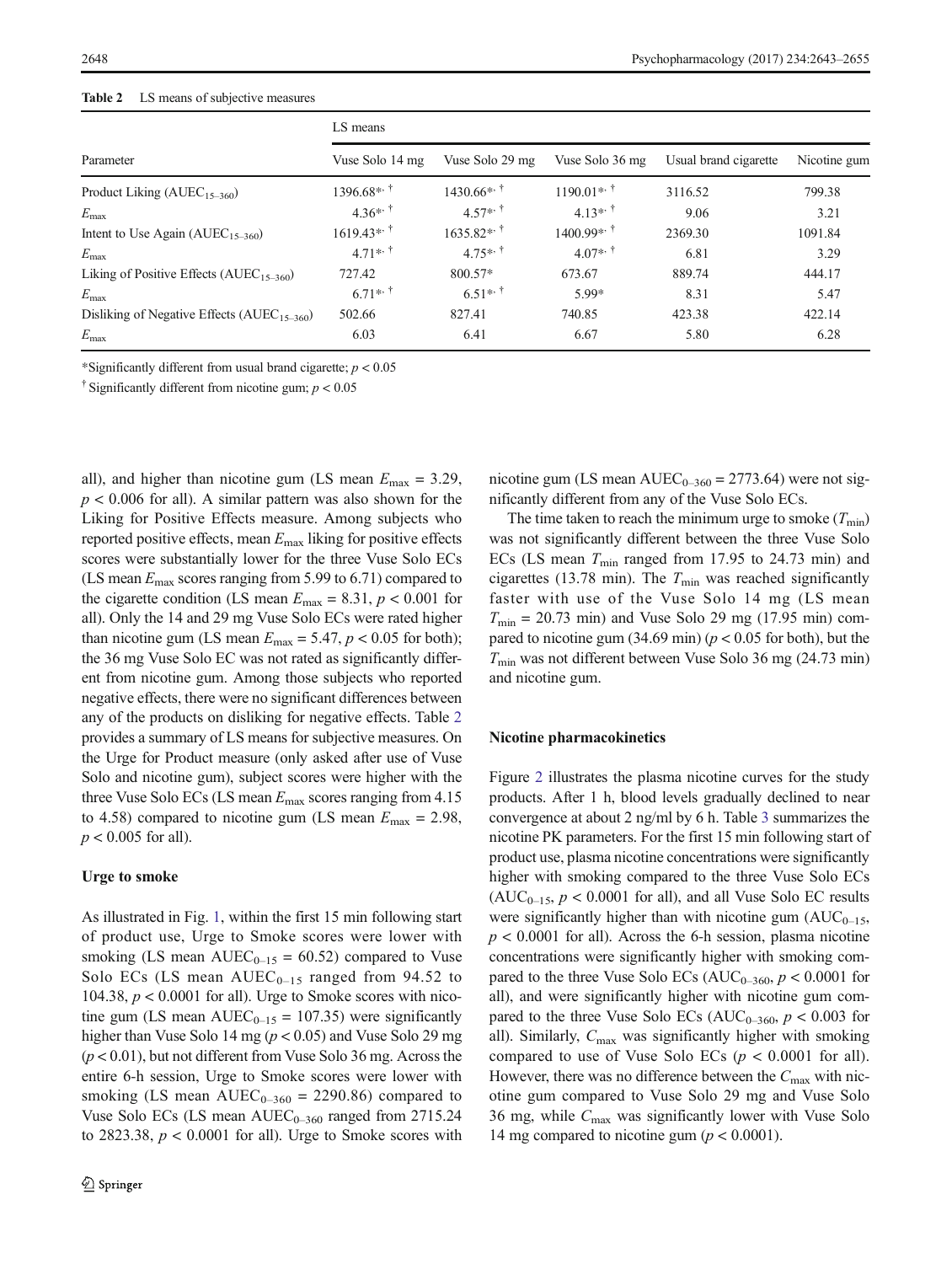<span id="page-6-0"></span>

Fig. 1 Mean ratings for the urge to smoke question "How strong is your current urge to smoke your usual brand cigarette?"

#### Baseline plasma cotinine concentrations

Plasma cotinine concentrations were measured in baseline samples collected at each test visit to assess whether subjects substantially changed their nicotine uptake during the study. Baseline LS means values for each study product ranged from 213.13 to 223.20 ng/ml and no differences were noted between any of the study products, indicating that the overall tobacco/nicotine product use did not change greatly throughout the study.

# Product use

The duration of use of the usual brand cigarettes and nicotine gum during the test visits was limited to ad libitum use of a single unit of product, for a maximum allowed time period of 10 and 30 min, respectively. The amount of ad libitum Vuse Solo use was evaluated via pre- and post-use cartridge weight differences during the maximum allowed time period of 10 min. Based on the mean difference in cartridge e-liquid weights, subjects tended to use more of Vuse Solo 14 mg (0.061 g), followed by Vuse Solo 29 mg (0.048 g) and Vuse Solo 36 mg (0.026 g).

#### Physiological effects

Supplementary Table 2 summarizes the mean absolute changes in pulse rate and blood pressure following use of the Vuse Solo ECs, usual brand cigarette, and nicotine gum and the percent difference in change between Vuse Solo ECs and the other two conditions. Mean pulse rates at baseline were comparable prior to use of each of the study products, ranging from a mean of 62.8 to 66.4 bpm. There were no significant differences in absolute changes in pulse rate between the cigarette and Vuse Solo EC conditions. There were also no significant differences in the changes in pulse rate between the nicotine gum and the Vuse Solo 14 and 36 mg conditions; however, the change in pulse rate was slightly, but significantly greater with the Vuse Solo 29 mg compared to nicotine gum ( $p < 0.015$ ) conditions.

There were some statistically significant, albeit small, differences in the changes in blood pressure with use of the Vuse Solo ECs versus the comparator products (see Supplementary Table 2). For systolic blood pressure, the only significant difference seen was a smaller increase after the Vuse Solo 14 mg compared to nicotine gum. For diastolic pressure, there was a significantly smaller increase after each of the three Vuse Solo ECs compared to both cigarettes and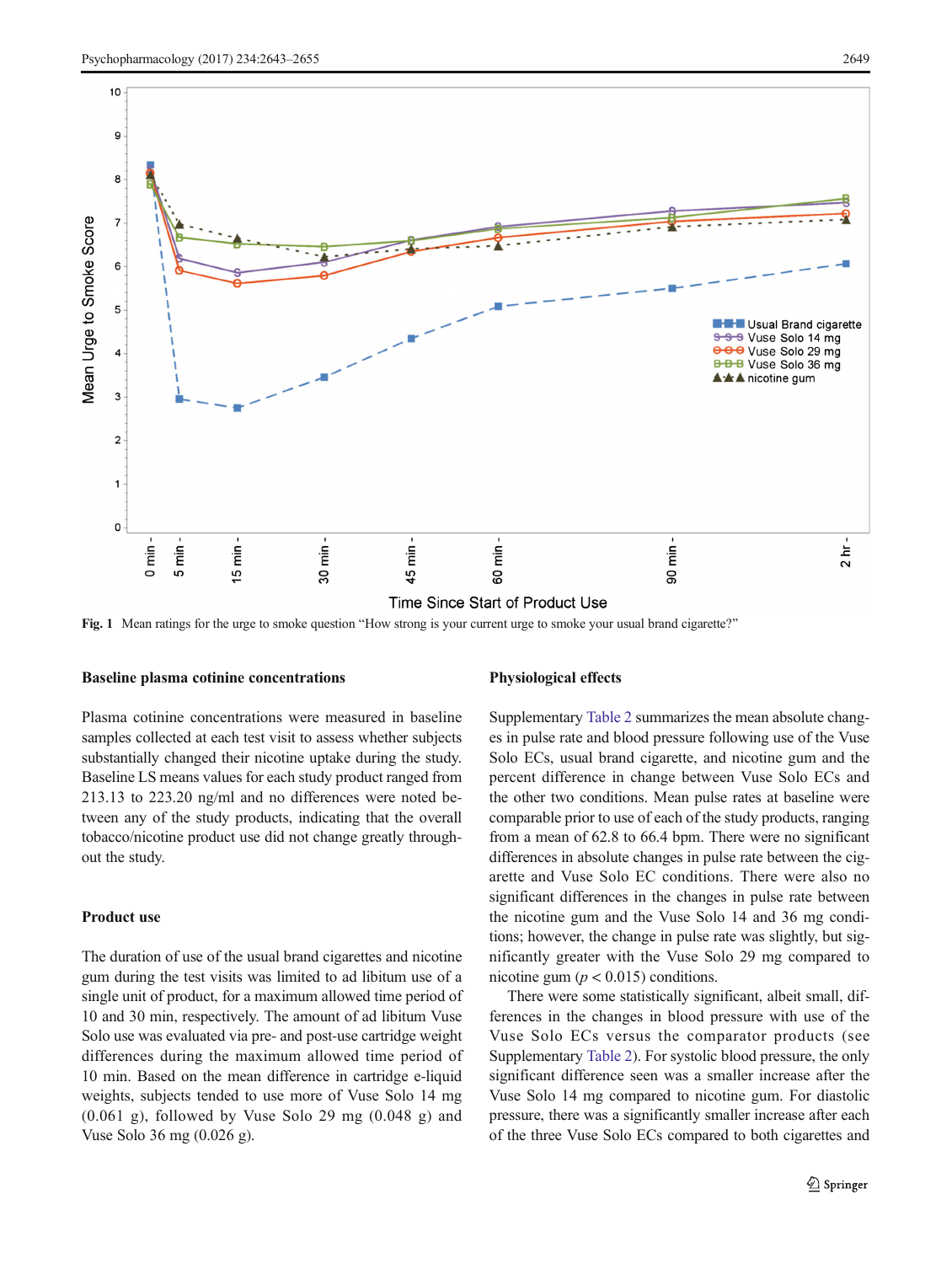<span id="page-7-0"></span>

Time Since Start of Product Use

Fig. 2 Mean plasma nicotine concentration profiles

nicotine gum; however, the largest difference in change was only 4.12 mmHg, suggesting that these differences likely have little clinical significance.

# Expired carbon monoxide

Mean baseline expired carbon monoxide LS mean values were comparable prior to use of each study product, ranging from 6.44 to 7.58 ppm. As expected, the difference from baseline value was relatively unchanged following use of the three Vuse Solo ECs and nicotine gum (differences ranging from −0.39 to 0.39 ppm), but increased significantly following use of the usual brand cigarette (6.09 ppm,  $p < 0.0001$ ).

# Safety

The study products were well-tolerated under the conditions of use during the study. A total of 95 adverse events were reported by 25 of the 59 subjects, roughly half of which were considered to be either related (2) or possibly related (42) to study product use. The vast majority (93) of the adverse events were mild in severity, while two (influenza and presyncope)

Table 3 Statistical comparisons of baseline-adjusted plasma nicotine uptake parameters

| Parameter                      | Geometric LS means <sup>a</sup> |                        |                 |                          |                 |  |
|--------------------------------|---------------------------------|------------------------|-----------------|--------------------------|-----------------|--|
|                                | Vuse Solo 14 mg                 | Vuse Solo 29 mg        | Vuse Solo 36 mg | Usual brand<br>cigarette | Nicotine<br>gum |  |
| $C_{\text{max}}$ (ng/ml)       | 3.01 <sup>**</sup>              | $4.67*$                | $5.36*$         | 17.98                    | 5.26            |  |
| $AUCnic0-15$<br>$(ng*min/ml)$  | $22.30**$                       | 42.64 <sup>**</sup>    | $37.30**$       | 180.72                   | 5.89            |  |
| $AUCnic0-360$<br>$(ng*min/ml)$ | $482.39**$                      | $642.70**$             | $658.97**$      | 1670.32                  | 884.22          |  |
| $T_{\text{max}}$ (minutes)     | $27.35**$                       | $21.83**$ <sup>†</sup> | $24.17**$       | 8.13                     | 50.88           |  |

\*Significantly different from usual brand cigarette;  $p < 0.05$ 

<sup>†</sup> Significantly different from nicotine gum;  $p < 0.05$ 

 $T_{\text{max}}$  was analyzed on the original scale, thus arithmetic (i.e., not geometric) LS means are presented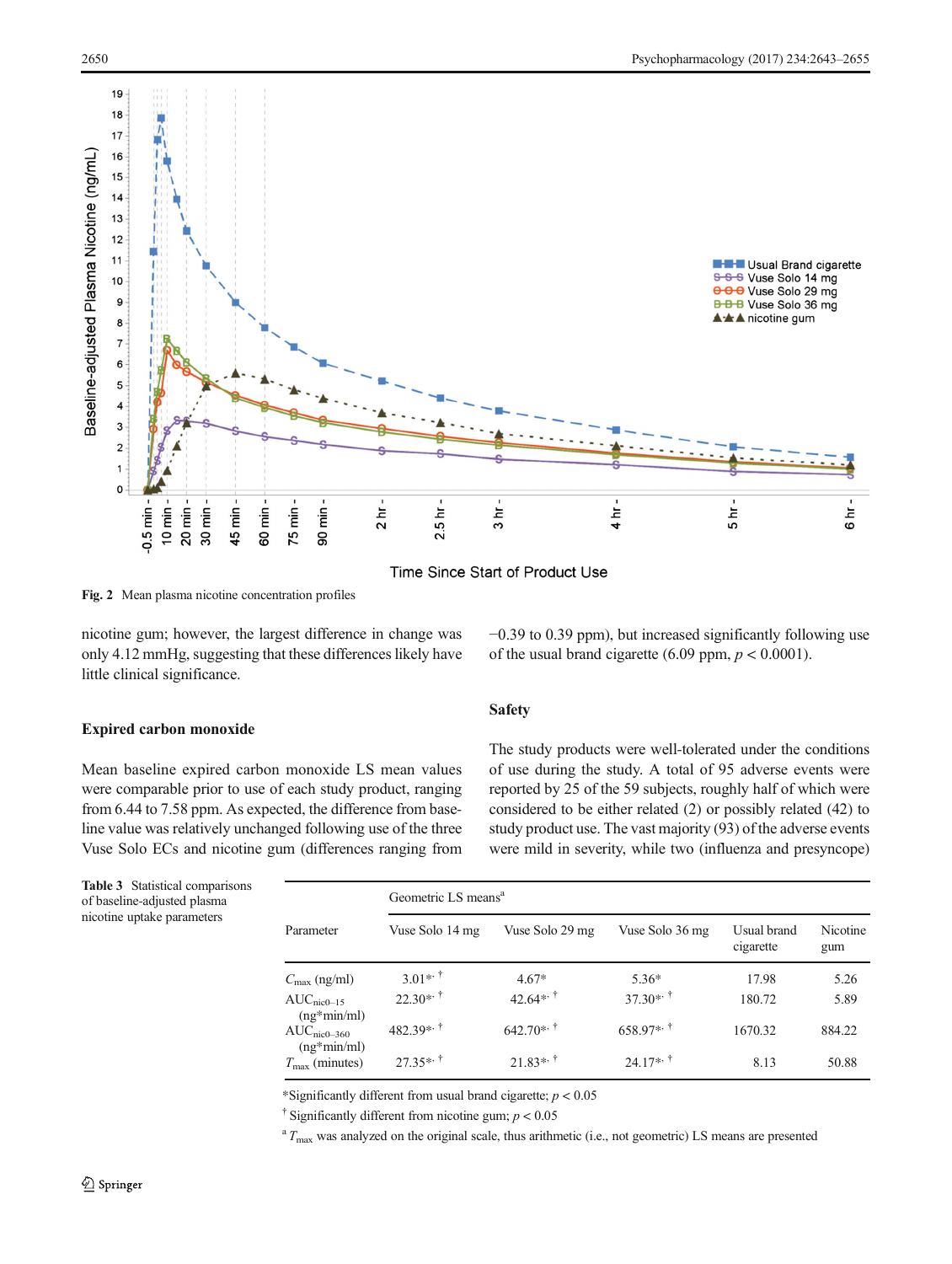were moderate. Headache was the most common adverse event reported during this study (15 episodes reported by 8 subjects), followed by nausea (11 episodes reported by 5 subjects), and cough (5 episodes by 5 subjects). One subject was discontinued due to adverse events associated with an unrelated illness. Fewer episodes of adverse events were reported with use of the three Vuse Solo ECs (8 to 14) than with the usual brand cigarette (23) or nicotine gum (43).

# **Discussion**

This study provides a comparative evaluation, based upon limited product exposure, of the pharmacodynamics and the pharmacokinetics of nicotine. The results are relevant to a comparative assessment of product abuse liability for ECs relative to known high and low abuse liability comparators (i.e., usual brand cigarettes and 4 mg nicotine gum, respectively). The results support the conclusion that the abuse liability for the Vuse Solo ECs tested in this study is substantially lower than that of combustible cigarettes, but higher than that of nicotine gum. This is consistent with the pharmacokinetics of the products: the cigarettes produced faster and higher nicotine uptake than that measured with Vuse Solo ECs, which was faster (but not higher) than that observed with use of nicotine gum. However, nicotine gum yielded higher overall nicotine uptake than even the highest nicotine content Vuse Solo EC. Taken together, the findings in this study extend earlier findings with nicotine and other dependenceproducing substances that the abuse liability of a given substance can be strongly influenced by the form or formulation and route of administration and is generally related to the speed of absorption of the substance (FDA [2010](#page-11-0), [2015,](#page-11-0) [2017;](#page-11-0) Calderon and Klein [2014](#page-10-0); Fant et al. [1999;](#page-10-0) Fant et al. [1997](#page-10-0); Grudzinskas et al. [2006;](#page-11-0) Henningfield and Keenan [1993;](#page-11-0) Reissig et al. [2015](#page-11-0)).

On most subjective measures, including the Product Liking, Intent to Use Again, and Liking of Positive Effects/ Disliking of Negative Effects questionnaires, Vuse Solo ECs were rated intermediate to the usual brand cigarette and nicotine gum (Table [2](#page-5-0)). There was a modest but direct doseresponse relationship across the three nicotine concentrations of Vuse Solo ECs, with generally little difference between the two highest concentrations (29 and 36 mg). That is, plasma nicotine values increased most rapidly and reached the highest values with cigarette smoking, and were slower and lower with Vuse Solo ECs and nicotine gum. Similarly, Product Liking scores reached the highest values with cigarette smoking, and produced the lowest values with nicotine gum use. Vuse Solo EC values were intermediate, with Product Liking scores being slightly, but significantly, greater than with nicotine gum, and much lower than with cigarette smoking.

Although studies to assess the speed and efficiency of nicotine uptake are presumed important indicators of the abuse liability of tobacco products by the Center for Tobacco Products (FDA [2012\)](#page-11-0), speed of absorption is only one of multiple variables that are typically measured in prototypical pharmaceutical abuse liability studies (FDA [2017\)](#page-11-0); other factors related to the product form sensory characteristics may influence abuse liability and measures of product liking (Carter et al. [2009;](#page-10-0) Hughes et al. [1984](#page-11-0); Fagerström [2012;](#page-10-0) Calderon and Klein [2014;](#page-10-0) FDA [2015](#page-11-0), [2017;](#page-11-0) Grudzinskas et al. [2006;](#page-11-0) Royal College of Physicians of London [2000;](#page-11-0) Henningfield et al. [2011\)](#page-11-0). Thus, for abuse liability assessment, general subjective effects, and "drug liking" in particular, are the hallmark measures for comparison across substances, doses, and formulations (Calderon and Klein [2014](#page-10-0); Carter et al. [2009](#page-10-0); FDA [2010](#page-11-0), [2015](#page-11-0), [2017;](#page-11-0) The Expert Panel [2003\)](#page-12-0). Well-researched, standard methodology exists for the study of abuse liability of pharmaceutical products, much of which is potentially transferrable to the assessment of abuse liability of new and existing tobacco products (Carter et al. [2009;](#page-10-0) FDA [2010](#page-11-0), [2017](#page-11-0)). The speed and efficiency of nicotine uptake following tobacco product use can be studied in a manner similar to PK studies of pharmaceuticals. Similarly, assessment of subjective measures of product liking, intent to use the product again, and product effects (both positive and negative) used in this study are modifications of standard subjective measures for pharmaceutical compounds and may be useful in the evaluation of tobacco products.

Subjective ratings of drug liking in abuse liability studies of pharmaceuticals tend to be one of the most frequently used, most sensitive, and most reliable measures of likelihood of repeated use (The Expert Panel [2003](#page-12-0); Carter et al. [2009;](#page-10-0) FDA [2010,](#page-11-0) [2017](#page-11-0); Calderon and Klein [2014\)](#page-10-0). Other measures that generally co-vary with drug liking include ratings of good effects (directly), bad effects (inversely), and the degree to which someone says they would take the drug again (directly) (Carter et al. [2009\)](#page-10-0). In this study, we included measures of product liking, intent to use the product again, positive effects, and negative effects as additional factors that may contribute to the potential for product adoption. Liking for positive effects and disliking for negative effects were assessed with a modification of the Drug Any Effect/Drug Liking/Drug Disliking methods used in prototypical pharmaceutical abuse liability studies (McColl and Sellers [2006\)](#page-11-0).

The subjects enrolled in this study were established smokers who were naïve to use of ECs; therefore, a preference toward the usual brand cigarette was expected and indeed was observed. This is a strength of the study and adapts the positive control strategy used in pharmaceutical abuse liability studies.

Results from the product liking, intent to use again, and positive product effects assessments used in this study were found to be higher for the usual brand cigarette compared to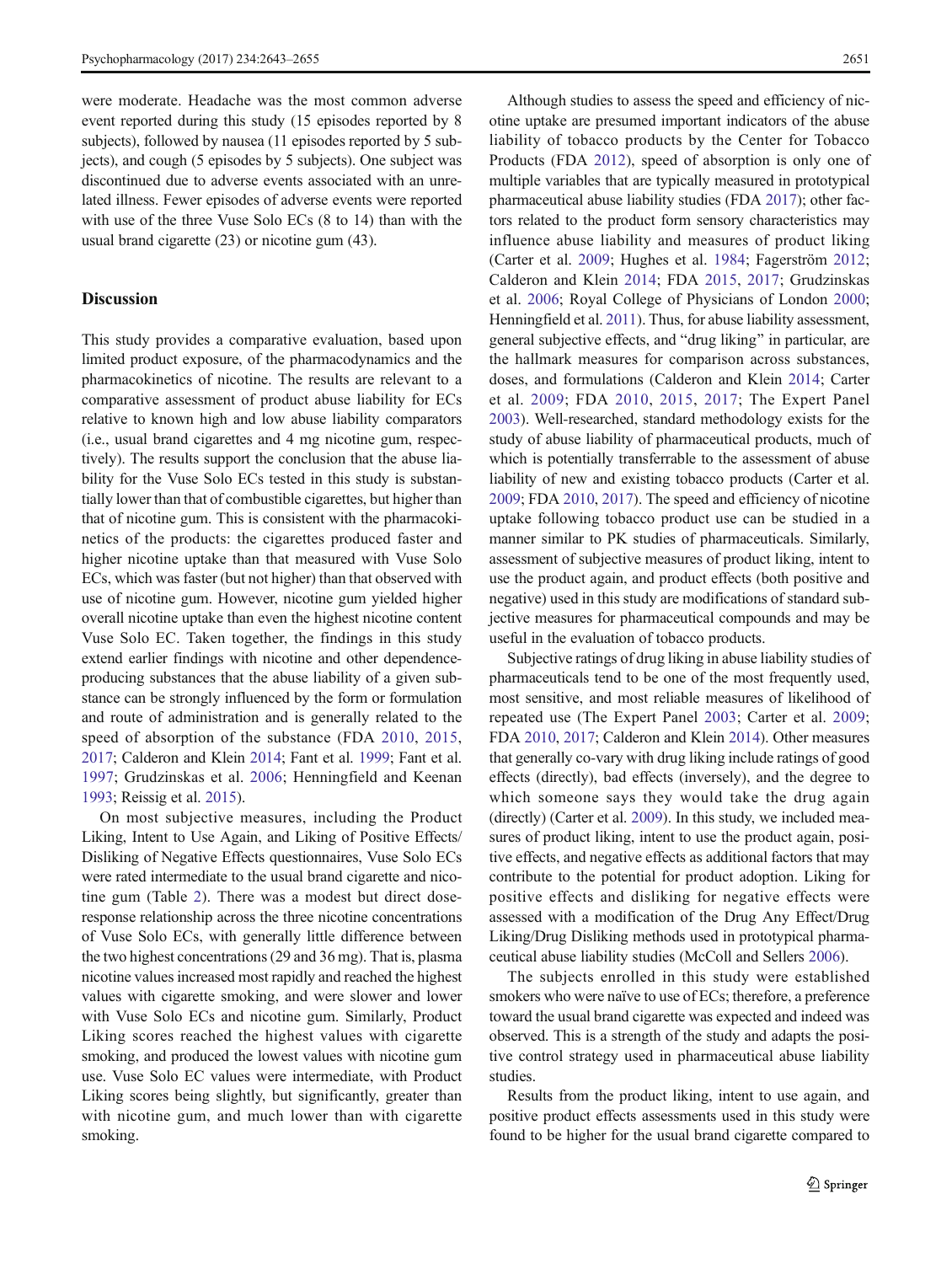the three Vuse Solo ECs. Further, the subjective responses observed with Vuse Solo ECs were generally more similar to those produced by nicotine gum than by usual brand cigarette. The strongest points of difference between Vuse Solo ECs and nicotine gum appear to be a stronger intent to use Vuse Solo ECs again and the urge for product. Overall, these data indicate that the abuse liability of Vuse Solo ECs evaluated in the current study appears substantially lower than for cigarettes, as has been found with ECs in other studies (Vansickel and Eissenberg [2012a;](#page-12-0) Vansickel et al. [2012b](#page-12-0)).

The maximum nicotine concentrations reached with each of the products in the current study were generally consistent with concentrations measured at similar time points in previous studies. Compared to the usual brand cigarette, the rate of nicotine uptake was slower and overall uptake was lower with each of the Vuse Solo ECs. Further, though the maximal concentrations reached were no different or were lower with Vuse Solo ECs compared to the nicotine gum, uptake from Vuse Solo ECs was more rapid and higher over the first 15 min of use, but was lower for the entire 6-h sampling period. These findings are not unexpected based on the route of administration and the duration of use. Inhaled nicotine is rapidly dispersed throughout the circulatory system, with peak concentrations in the blood reached within minutes of completion of use, as was observed here, compared to buccal absorption. Although the duration of smoking episodes was technically limited in the current study (up to 10 min), a single cigarette is typically consumed in as few as 5 to 7 min, and use of Vuse Solo ECs was also allowed over a 10-min period. In both cases, maximal concentrations were reached soon after product use was completed, more quickly for the usual brand cigarette. In contrast, uptake from the nicotine gum continued for a longer period of time after product use was complete.

The minimum urge to smoke score and the time to minimum urge to smoke followed a pattern similar to nicotine uptake, though the relative differences in the urge to smoke parameters between the three Vuse Solo ECs and the comparator products were not as extreme as the corresponding nicotine uptake parameters, an observation consistent with the possible contribution of certain ritual behavioral components of smoking in relieving smoking urges. Not surprisingly, urge to smoke was significantly lower overall with the usual brand cigarette compared to Vuse Solo ECs. Further, whereas some reports suggest that ECs may be more efficacious than traditional nicotine replacement therapies for smoking cessation (Barbeau et al. [2013\)](#page-10-0), despite providing relatively low levels of nicotine compared to combustible cigarettes (Vansickel and Eissenberg [2012a;](#page-12-0) Vansickel et al. [2012b](#page-12-0)), we found few significant differences between Vuse Solo ECs and nicotine gum among the urge to smoke parameters evaluated in this study. For example, urge to smoke scores with nicotine gum were significantly higher than Vuse Solo 14 mg and Vuse Solo 29 mg, but not different from

Vuse Solo 36 mg. However, one purpose of the current study was to compare the ability of Vuse Solo ECs to satisfy urge to smoke over the short term, and a single product use is not sufficient to evaluate the potential utility of a product for smoking cessation.

Physiological effects are often included in abuse liability studies because the measures are objective and provide potential physiological correlates of subjective effects (Carter et al. [2009](#page-10-0)). Nicotine is known to increase heart rate and blood pressure with acute administration from tobacco and other nicotine-containing products (Benowitz et al. [2002;](#page-10-0) Yan and D'Ruiz [2015](#page-12-0)). This is consistent with our observations, though the changes from baseline in pulse rate and systolic and diastolic blood pressure between Vuse Solo ECs and both comparator products were generally comparable. Also evaluated, and as expected, a significant increase from baseline in expired carbon monoxide concentration was noted only with use of the usual brand cigarette, since there is no combustion during the use of Vuse Solo ECs or nicotine gum.

Subjects were not experienced EC users prior to enrollment, which may be seen as a potential limitation of the current study. Indeed, previous studies have shown that nicotine uptake from ECs may be dependent upon the level of experience with the products, and there are differences in puffing topography for experienced EC users versus smokers of combustible cigarettes (Farsalinos et al. [2013](#page-11-0), [2015](#page-11-0); Spindle et al. [2015\)](#page-12-0). Based on those results, one might expect to see somewhat different puffing and inhalation patterns, which could lead to different —and perhaps higher—levels of nicotine uptake, and different subjective responses in experienced users. In order to somewhat alleviate the inexperience factor, subjects were provided Vuse Solo ECs to use for 6 days prior to the test visits to become familiar with them. However, as the intent was to assess abuse liability of these ECs in smokers, it was appropriate to exclude subjects who might have developed a strong preference or dislike for ECs based on recent use prior to study enrollment.

Conversely, a usual brand, combustible cigarette comparator was chosen in this study rather than a common comparator product in order to maximize the potential positive effects for the positive control condition. While it is understood that use of a usual brand comparator as a control could confound familiarity with nicotine delivery (Evans and Hoffman [2014\)](#page-10-0), use of a control product that smokers do not like would presumably bias the positive control scores in a direction that would suggest weaker positive effects. The usual brand approach is consistent with previous studies that have evaluated subjective effects and nicotine uptake (Schuh et al. [1997;](#page-11-0) Stitzer and de Wit [1998](#page-12-0); West et al. [2000](#page-12-0); Houstsmuller et al. [2002;](#page-11-0) Vansickel et al. [2012b\)](#page-12-0), and usual brand is more representative of the "real-world" scenario.

In summary, this study is the most robust assessment of the abuse liability of ECs published to date and uses approaches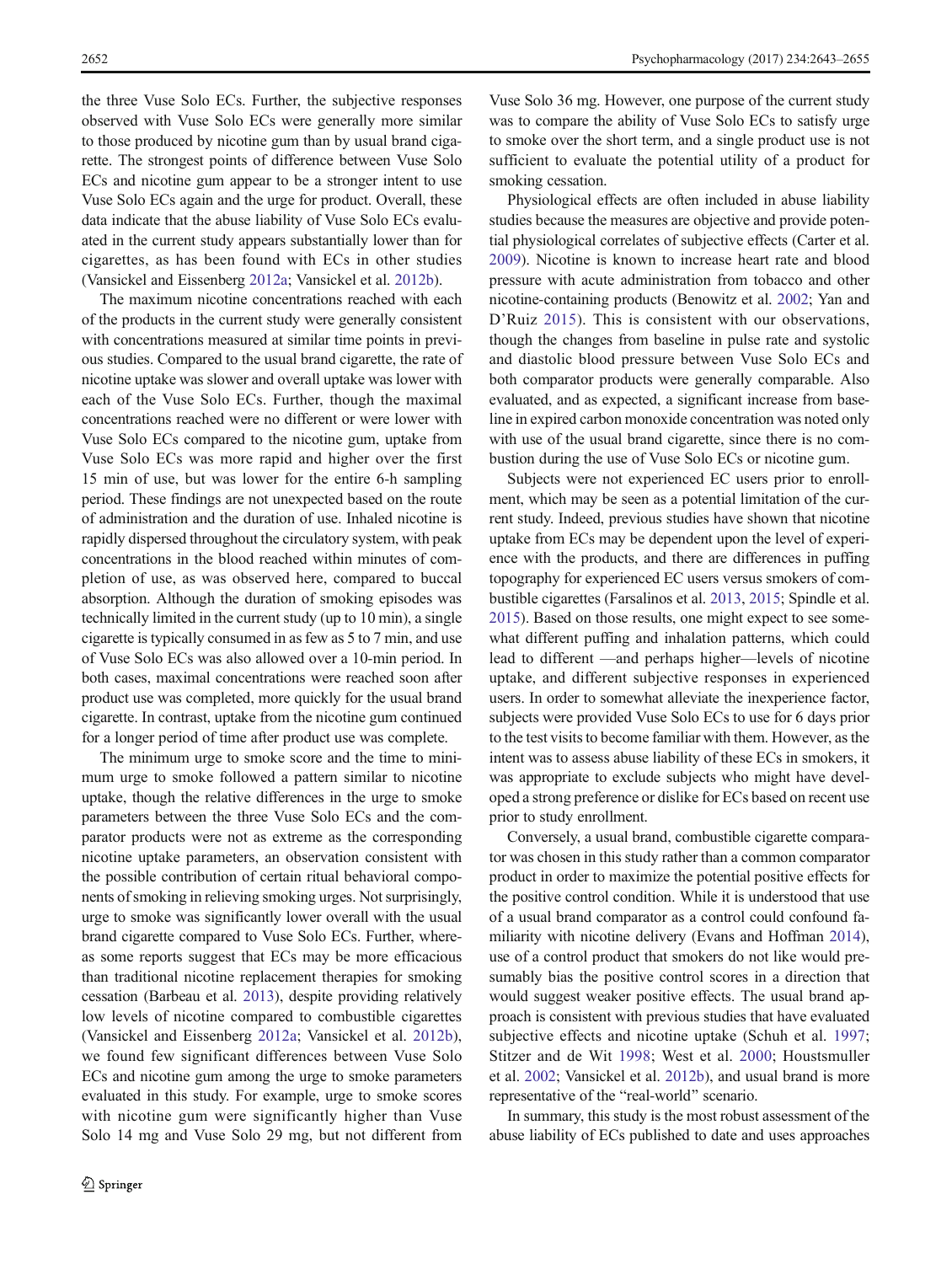<span id="page-10-0"></span>similar to those found in classic abuse liability studies of pharmaceutical products, including multiple instruments to measure the subjective effects of product use, as well as nicotine uptake. Under the set of study conditions described herein, use of the three Vuse Solo ECs tended to result in subjective measures responses and nicotine uptake that were between those measured with use of combustible cigarettes and nicotine gum. In general, the results are consistent with the conclusions of others that the abuse liability of ECs as a category is less than that of combustible cigarettes but greater than for nicotine gum, and likely other nicotine replacement products (Abrams and Niaura 2015; Schuh et al. [1997](#page-11-0); Shiffman et al. [2000\)](#page-11-0). These findings suggest that EC products such as Vuse Solo may have sufficient abuse liability to serve more effectively than NRT as a cigarette replacement for some smokers. However, the EC category is very diverse and continues to evolve, and therefore product differences will need to be considered in bridging study findings to other vapor products. Advances in product design and battery technology, coupled with varying nicotine levels and e-liquid flavors that may assist smokers to migrate away from combustible cigarettes, will certainly be expected to impact product use behaviors. Continued research will provide a better understanding of the category's utility as an alternative to smoking combustible cigarettes and its potential to contribute to public health.

Acknowledgements The authors would like to acknowledge the following individuals for their contributions to this work. Elaine Round, PhD, was the principal designer of the study. She, along with Sheri Bowman, developed the electronic patient reported outcomes (ePRO) instruments used in the study. Sheri Bowman also provided major support in implementation of the ePRO devices for the study. Eckhardt Schmidt oversaw the handling of the biological specimens for PK analysis, and Angela Slater supplied regulatory study support. Megan Whelen provided valuable input during the writing and editing of the manuscript.

#### Compliance with ethical standards

Funding This study was funded by RJ Reynolds Vapor Company through its affiliate RJ Reynolds Tobacco Company.

Conflict of interest MF Stiles, LR Campbell, and BA Jones are fulltime employees of RAI Services Company, which provides support across the Reynolds American Inc. operating companies. DW Graff is a full-time employee of Celerion and provided the original draft of this manuscript. RV Fant and JE Henningfield are full-time employees of PinneyAssociates, which provides consulting services on tobacco harm minimization (including nicotine replacement therapy and digital vapor products) to Niconovum USA, RJ Reynolds Vapor Company, and RAI Services Company (all subsidiaries of Reynolds American Inc.) In the past 3 years, PinneyAssociates has consulted to GlaxoSmithKline Consumer Healthcare on smoking cessation and NJOY on electronic cigarettes. JE Henningfield also owns an interest in intellectual property for a novel nicotine medication, an option for which has been sold to Niconovum USA. Through PinneyAssociates, Fant and Henningfield also provide consulting services to pharmaceutical companies on abuse potential assessment and the regulation of substances with a potential for abuse.

Open Access This article is distributed under the terms of the Creative Commons Attribution 4.0 International License (http:// creativecommons.org/licenses/by/4.0/), which permits unrestricted use, distribution, and reproduction in any medium, provided you give appropriate credit to the original author(s) and the source, provide a link to the Creative Commons license, and indicate if changes were made.

# **References**

- Abrams DB (2014) Promise and peril of e-cigarettes: can disruptive technology make cigarettes obsolete? JAMA 311(2):135–136
- Abrams DB, Niaura R (2015) The importance of science-informed policy and what the data really tell us about e-cigarettes. Isr J Health Policy Res 4(22). doi[:10.1186/s13584-015-0021-z](http://dx.doi.org/10.1186/s13584-015-0021-z)
- Barbeau AM, Burda J, Siegel M (2013) Perceived efficacy of e-cigarettes versus nicotine replacement therapy among successful e-cigarette users: a qualitative approach. Addict Sci Clin Pract 8:5. doi:[10.](http://dx.doi.org/10.1186/1940-0640-8-5) [1186/1940-0640-8-5](http://dx.doi.org/10.1186/1940-0640-8-5)
- Benowitz NL (2009) Pharmacology of nicotine: addiction, smokinginduced disease, and therapeutics. Annu Rev Pharmacol Toxicol 49:57–71. doi[:10.1146/annurev.pharmtox.48.113006.094742](http://dx.doi.org/10.1146/annurev.pharmtox.48.113006.094742)
- Benowitz NL, Hansson A, Jacob P III (2002) Cardiovascular effects of nasal and transdermal nicotine and cigarette smoking. Hypertension 39:1107–1112
- Benowitz NL, Swan GE, Jacob P 3rd, Lessov-Schlaggar CN, Tyndale RF (2006) CYP2A6 genotype and the metabolism and disposition kinetics of nicotine. Clin Pharmacol Ther 80:457–467
- Calderon SN, Klein MA (2014) A regulatory perspective on the abuse potential evaluation of novel stimulant drugs in the United States. Neuropharmacology 87:97–103
- Caponnetto P, Campagna D, Papale G, Russo C, Polosa R (2012) The emerging phenomenon of electronic cigarettes. Expert Rev Respir Med 6:63–74. doi[:10.1586/ers.11.92](http://dx.doi.org/10.1586/ers.11.92)
- Carter LP, Stitzer ML, Henningfield JE, O'Connor RJ, Cummings KM, Hatsukami DK (2009) Abuse liability assessment of tobacco products including potential reduced exposure products. Cancer Epidemiol Biomark Prev 18:3241–3262. doi[:10.1158/1055-9965.](http://dx.doi.org/10.1158/1055-9965.EPI-09-0948) [EPI-09-0948](http://dx.doi.org/10.1158/1055-9965.EPI-09-0948)
- Cone EF, Fant RV, Henningfield JE (2012) Nicotine and tobacco. In: Mozayani A, Raymon L (eds) Handbook of drug interactions, 2nd edn. Humana Press, New York, pp 587–624
- Etter JF, Bullen C (2013) A longitudinal study of electronic cigarette users. Addict Behav 39(2):491–494
- Evans S, Hoffman A (2014) Electronic cigarettes: abuse liability, topography and subjective effects. Tob Control 23(Suppl 2):ii23–ii29
- Fagerström KO (2012) Determinants of tobacco use and renaming the FTND to the Fagerström Test for Cigarette Dependence. Nicotine Tob Res 14:75–78
- Fagerström K, Eissenberg T (2012) Dependence on tobacco and nicotine products: a case for product-specific assessment. Nicotine Tob Res 14(11):1382–1390
- Family Smoking Prevention and Tobacco Control Act (2009) Public Law 111–31
- Fant RV, Pickworth WB, Henningfield JE (1997) The addictive effects of nicotine are related to the speed of delivery. In: Opitz K (ed) Nicotine as a therapeutic agent, immunity and the environment, vol 10. Gustav-Fisher, Stuttgart, pp 53–61
- Fant RV, Henningfield JE, Nelson RA, Pickworth WB (1999) Pharmacokinetics and pharmacodynamics of moist snuff in humans. Tob Control 8(4):387–392
- Farsalinos KE, Polosa R (2014) Safety evaluation and risk assessment of electronic cigarettes as tobacco cigarette substitutes: a systematic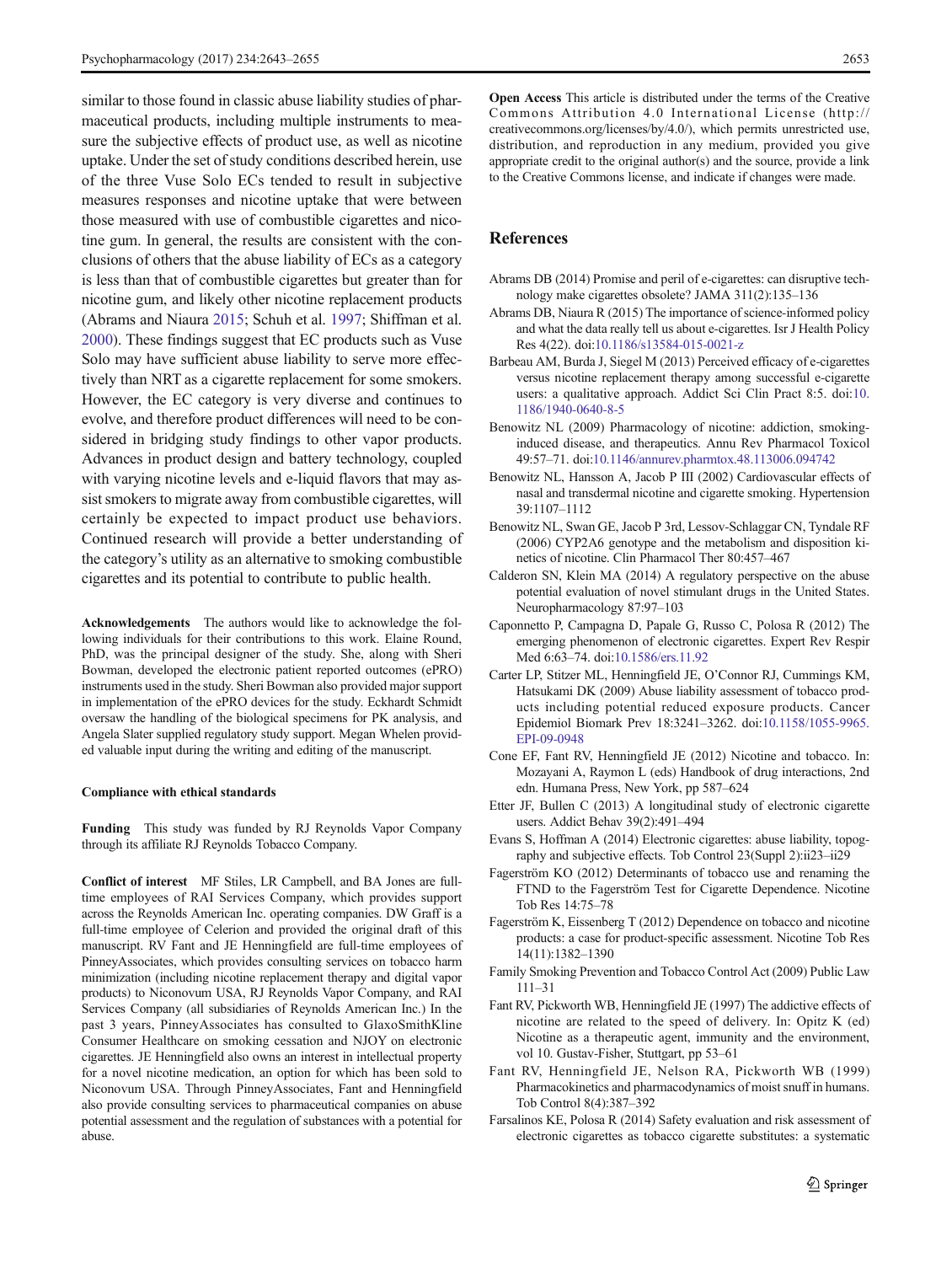<span id="page-11-0"></span>review. Ther Adv Drug Saf 5(2):67–86. doi:[10.1177/](http://dx.doi.org/10.1177/2042098614524430) [2042098614524430](http://dx.doi.org/10.1177/2042098614524430)

- Farsalinos K, Romagna G, Tsiapras D, Kyrzopoulos S, Voudris V (2013) Evaluation of electronic cigarette use (vaping) topography and estimation of liquid consumption: implications for research protocol standards definition and for public health authorities' regulation. Int J Res Public Health 10:2500–2514. doi[:10.3390/ijerph10062500](http://dx.doi.org/10.3390/ijerph10062500)
- Farsalinos KE, Spyrou A, Stefopoulos C, Tsimopoulou K, Kourkoveli P, Tsiapras D, Kyrzopoulos S, Poulas K, Voudris V (2015) Nicotine absorption from electronic cigarette use: comparison between experienced consumers (vapers) and naïve users (smokers). Sci Rep 5: 11269. doi[:10.1038/srep11269](http://dx.doi.org/10.1038/srep11269)
- Food and Drug Administration, Center for Drug Evaluation and Research (CDER) (2010) Draft Guidance for industry: assessment of abuse potential of drugs. [http://www.fda.gov/downloads/drugs/](http://www.fda.gov/downloads/drugs/guidancecomplianceregulatoryinformation/guidances/ucm198650.pdf) [guidancecomplianceregulatoryinformation/guidances/ucm198650.](http://www.fda.gov/downloads/drugs/guidancecomplianceregulatoryinformation/guidances/ucm198650.pdf) [pdf.](http://www.fda.gov/downloads/drugs/guidancecomplianceregulatoryinformation/guidances/ucm198650.pdf) Accessed 8 November 2016
- Food and Drug Administration, Center for Drug Evaluation and Research (CDER) (2015) Abuse deterrent opioids: evaluation and labeling. [http://www.fda.gov/downloads/drugs/](http://www.fda.gov/downloads/drugs/guidancecomplianceregulatoryinformation/guidances/ucm334743.pdf) [guidancecomplianceregulatoryinformation/guidances/ucm334743.](http://www.fda.gov/downloads/drugs/guidancecomplianceregulatoryinformation/guidances/ucm334743.pdf) [pdf.](http://www.fda.gov/downloads/drugs/guidancecomplianceregulatoryinformation/guidances/ucm334743.pdf) Accessed 8 November 2016
- Food and Drug Administration, Center for Drug Evaluation and Research (CDER) (2017) Assessment of abuse potential of drugs. guidance for industry. [http://www.fda.gov/downloads/drugs/](http://www.fda.gov/downloads/drugs/guidancecomplianceregulatoryinformation/guidances/ucm198650.pdf) [guidancecomplianceregulatoryinformation/guidances/ucm198650.](http://www.fda.gov/downloads/drugs/guidancecomplianceregulatoryinformation/guidances/ucm198650.pdf) [pdf.](http://www.fda.gov/downloads/drugs/guidancecomplianceregulatoryinformation/guidances/ucm198650.pdf) Accessed 18 January 2017
- Food and Drug Administration, Center for Tobacco Products (CTP) (2012) Draft guidance for industry: modified risk tobacco product applications. [https://www.fda.gov/downloads/TobaccoProducts/](https://www.fda.gov/downloads/TobaccoProducts/GuidanceComplianceRegulatoryInformation/UCM297751.pdf) [GuidanceComplianceRegulatoryInformation/UCM297751.pdf.](https://www.fda.gov/downloads/TobaccoProducts/GuidanceComplianceRegulatoryInformation/UCM297751.pdf) Accessed May 8, 2017
- Goniewicz ML, Knysak J, Gawron M, Kosmider L, Sobczak A, Kurek J, Prokopowicz A, Jablonska-Czapla M, Rosik-Dulewska C, Havel C, Jacob P, Benowitz N (2014) Levels of selected carcinogens and toxicants in vapour from electronic cigarettes. Tob Control 23(2): 133–139. doi[:10.1136/tobaccocontrol-2012-050859](http://dx.doi.org/10.1136/tobaccocontrol-2012-050859)
- Grudzinskas C, Balster RL, Gorodetzky CW, Griffiths RR, Henningfield JE, Johanson CE, Mansbach RS, McCormick CG, Schnoll SH, Strain EC, Wright C (2006) Impact of formulation on the abuse liability, safety and regulation of medications: the expert panel report. Drug Alcohol Depend 83(Suppl 1):S77–S82
- Hajek P, Etter J, Benowitz N, Eissenberg T, McRobbie H (2014) Electronic cigarettes: review of use, content, safety, effects on smokers and potential for harm and benefit. Addiction 109:1801– 1810. doi[:10.1111/add.12659](http://dx.doi.org/10.1111/add.12659)
- Hatsukami DK (2013) Ending tobacco-caused mortality and morbidity: the case for performance standards for tobacco products. Tob Control 22(Supple 1):i36–i37. doi:[10.1136/tobaccocontrol-2012-](http://dx.doi.org/10.1136/tobaccocontrol-2012-050785) [050785](http://dx.doi.org/10.1136/tobaccocontrol-2012-050785)
- Hecht S, Carmella S, Kotandeniya D, Pillsbury M, Chen M, Ransom B, Isaksson V, Thompson E, Murphy S, Hatsukami D (2015) Evaluation of toxicant and carcinogen metabolites in the urine of e-cigarette users versus cigarette smokers. Nicotine Tob Res 17: 704–709. doi[:10.1093/ntr/ntu218](http://dx.doi.org/10.1093/ntr/ntu218)
- Henningfield JE, Keenan RM (1993) Nicotine delivery kinetics and abuse liability. J Consult Clin Psychol 61(5):743–750
- Henningfield JE, Hatsukami DK, Zeller M, Peters E (2011) Conference on abuse liability and appeal of tobacco products: conclusions and recommendations. Drug Alcohol Depend 116:1–7
- Houstsmuller EJ, Fant RV, Eissenberg TE, Henningfield JE, Stitzer ML (2002) Flavor improvement does not increase abuse liability of nicotine chewing gum. Pharmacol Biochem Behav 72:559–568
- Hughes JR, Hatsukami DK, Pickens RW, Krahn D, Malin S, Luknic A (1984) Effect of nicotine on the tobacco withdrawal syndrome. Psychopharmacology 98:334–341
- Johnson MW, Bickel WK (2003) The behavioral economics of cigarette smoking: the concurrent presence of a substitute and an independent reinforcer. Behav Pharmacol 14(2):137–144
- Johnson MW, Bickel WK, Kirshenbaum AP (2004) Substitutes for tobacco smoking: a behavioral economic analysis of nicotine gum, denicotinized cigarettes, and nicotine-containing cigarettes. Drug Alcohol Depend 74(3):253–264
- Jones HE (2004) Practical considerations for the clinical use of buprenorphine. Sci Pract Perspect 2(2):4–20
- Kozlowski LT, Strasser AA, Giovino GA, Erickson PA, Terza JV (2001) Applying the risk/use equilibrium: use medicinal nicotine now for harm reduction. Tob Control 10(3):201-203. doi:[10.1136/tc.10.3.](http://dx.doi.org/10.1136/tc.10.3.201) [201](http://dx.doi.org/10.1136/tc.10.3.201)
- McColl S, Sellers EM (2006) Research design strategies to evaluate the impact of formulations on abuse liability. Drug Alcohol Depend 83S:S52–S62
- McNeill A, Brose LS, Calder R, Hitchman SC, Hajek P, McRobbie H (2015) E-cigarettes: an evidence update. A report commissioned by Public Health England. [https://www.gov.uk /government/uploads/](https://www.gov.uk/) [system/uploads/attachment\\_data/file/457102/Ecigarettes\\_an\\_](https://www.gov.uk/) evidence update A report commissioned by Public Health [England\\_FINAL.pdf.](https://www.gov.uk/) Accessed 13 January 2017
- Murray RP, Bailey WC, Daniels K, Bjornson WM, Kurnow K, Connett JE, Nides MA, Kiley JP (1996) Safety of nicotine polacrilex gum used by 3,094 participants in the Lung Health Study. Chest 109: 438–445
- Murray RP, Connett JE, Zapawa LM (2009) Does nicotine replacement therapy cause cancer? Evidence from the Lung Health Study. Nicotine Tob Res 11:1076–1082. doi[:10.1093/ntr/ntp104](http://dx.doi.org/10.1093/ntr/ntp104)
- National Institute on Drug Abuse (2012) Medication assisted treatment for opioid addiction. [https://www.drugabuse.gov/sites/default/files/](https://www.drugabuse.gov/sites/default/files/tib_mat_opioid.pdf) [tib\\_mat\\_opioid.pdf.](https://www.drugabuse.gov/sites/default/files/tib_mat_opioid.pdf) Accessed 14 October 2016
- Newhouse P, Kellar K, Aisen P, White H, Wesnes K, Coderre E, Pfaff A, Wilkins H, Howard D, Levin ED (2012) Nicotine treatment of mild cognitive impairment. Neurology 78:91–101. doi:[10.1212/WNL.](http://dx.doi.org/10.1212/WNL.0b013e31823efcbb) [0b013e31823efcbb](http://dx.doi.org/10.1212/WNL.0b013e31823efcbb)
- Niaura R (2016). Re-thinking nicotine and its effects. The Truth Initiative. <http://truthinitiative.org/sites/default/files/ReThinking-Nicotine.pdf>. Accessed February 3, 2017
- Nutt DJ, Phillips LD, Balfour D, Curran HV, Dockrell M, Foulds J, Fagerström K, Letlape K, Milton A, Polosa R, Ramsey J, Sweanor D (2014) Estimating the harms of nicotine-containing products using the MCDA approach. Eur Addict Res 20:218–225. doi:[10.](http://dx.doi.org/10.1159/000360220) [1159/000360220](http://dx.doi.org/10.1159/000360220)
- O'Connor RJ (2012) Non-cigarette tobacco products: what have we learnt and where are we headed? Tob Control 21(2):181–190. doi: [10.1136/tobaccocontrol-2011-050281](http://dx.doi.org/10.1136/tobaccocontrol-2011-050281)
- Rass O, Pacek LR, Johnson POS, Johnson MW (2015) Characterizing use patterns and percentions of relative harm in dual users of electronic and tobacco cigarettes. Exp Clin Psychopharmacol 23(6): 494–503
- Reissig CJ, Harrison JA, Carter LP, Griffiths RR (2015) Inhaled vs. oral alprazolam: subjective, behavioral and cognitive effects, and modestly increased abuse potential. Psychopharmacology 232(5):871– 883
- Royal College of Physicians of London (2000) Nicotine addiction in Britain. Lavenham Press, Ltd., Sudbury, pp 92–100
- Schuh KJ, Schuh LM, Henningfield JE, Stitzer ML (1997) Nicotine nasal spray and vapor inhaler: abuse liability assessment. Psychopharmacology 130(4):352–361
- Schuster CR, Henningfield J (2003) Conference on abuse liability assessment of CNS drugs. Drug Alcohol Depend 70(Suppl 3):S1–S4
- Shiffman S, Elash CA, Paton SM, Gwaltney CJ, Paty JA, Clark DB, Liu KS, Di Marino ME (2000) Comparative efficacy of 24-hour and 16 hour transdermal nicotine patches for relief of morning craving. Addiction 95(8):1185–1195